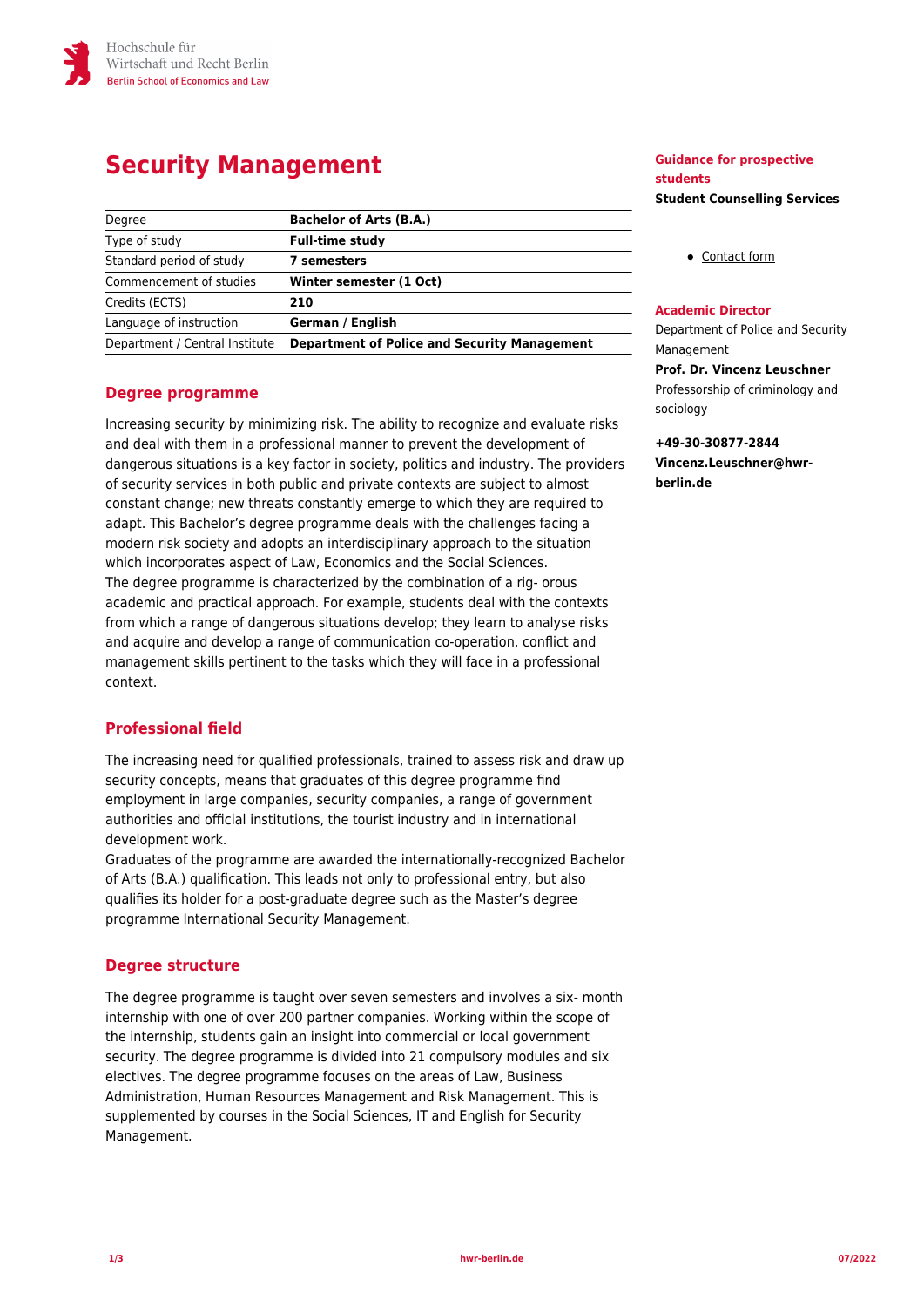

## Course contents

The Security Management Bachelor's degree programme is characterized by its interdisciplinary approach and practical focus.

The individual modules have the following focus:

- 1. Academic Working Practices
- 2. Security and Risk in a Political and Social Context the State
- 3. The Legal Principles
- 4. Communication in an Academic and Professional Context
- 5. The Economic Principles of Security Management
- 6. Security and Risk in a Political and Social Context the Private Sphere
- 7. Legal Powers
- 8. Psychology for Security Management
- 9. Sales and Financial market-oriented Action in Security Companies
- 10. Risk and Crisis Management, Security Technology
- 11. Civil Law
- 12. Human Resources Management
- 13. The Strategic and Organizational Aspects of Security Management
- 14. English in a Professional Environment
- 15. Controlling Criminality the Role of Security Management
- 16. Labour Law
- 17. The Core Elements of Accounting in Security Management
- 18. Safety in a Company Context
- 19. Internship
- 20. The Technical, Legal and Organizational Principles of Information Protection and Information Security
- 21. (Elective): Specialism in selected areas of Law I (e. g. »Security Law«)
- 22. (Elective): Project management in selected specialism I (e. g. »Security Management in Media Companies«)
- 23. (Elective): Special subject I (e. g. »Risk and Crisis Communication«, »Aviation Security«)
- 24. (Elective): Specialism in selected areas of Law II (e. g. »Municipal Law«)
- 25. (Elective): Project management in selected specialism II (e. g. »The Organization of a Compliance Management System«)
- 26. (Elective): Special subject II (e. g. »Green Crimes«, »Terrorism Past and Present«)
- 27. Individual Academic Working Practices
- 28. Bachelor Exam (Thesis and Defense)

### Admission requirements

- University entrance qualification or an entrance qualification for a University of Applied Sciences
- German language university entrance exam for foreign students.
- Proof of very good English language skills at Common European Framework of Reference (CEFR) B2 level.

### Application procedure and deadlines

Applicants without a German qualification need to apply vi[a uni-assist e.V.](https://www.uni-assist.de/)